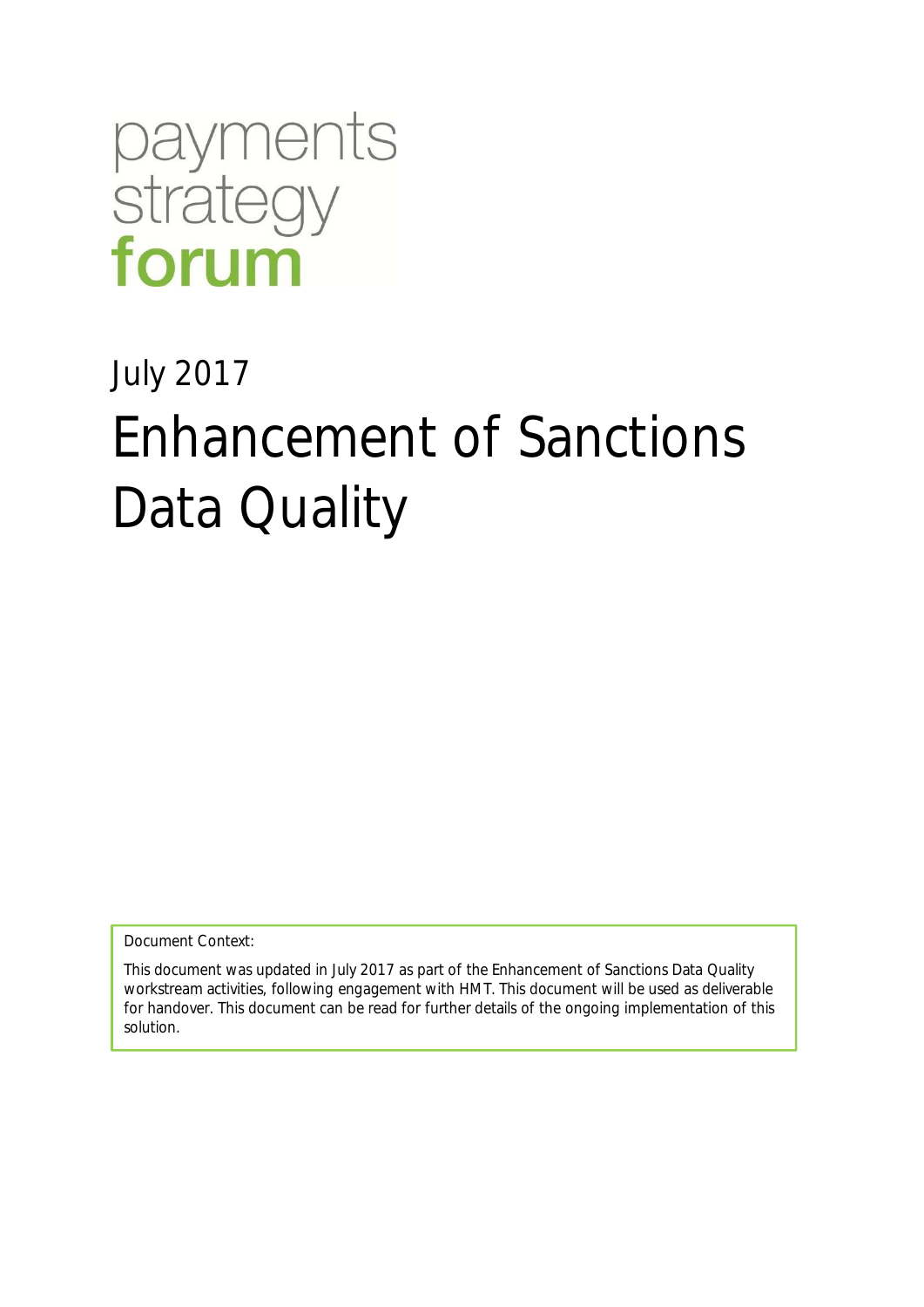# Enhancement of Sanctions Data **Quality**

# PROBLEM STATEMENT: SUMMARY OF THE ISSUES THIS ADDRESSES, AND THEIR PRIORITY

A sanctions list entry with detailed, clean and structured data enables more accurate detection and thus fewer false positives (stopping or delaying 'good' customers). Conversely, a poor quality entry can cause many false positives that i) result in additional work, and ii) can cause operational problems and unnecessarily delay genuine customer business. More importantly however, efforts by Financial Institutions to (FIs) to tune their sanctions screening systems in order to overcome poor quality sanctionslist entries increase the opportunity to generate false negatives (allowing 'bad actors' to slip through the process).

The issues are recognised in the FSA report from April 2009 that flags the quality of some 'identifiers' on the HMT list:

"'Identifiers' are the personal identifying information on the HMT list used by firms to screen their customers. Identifiers, on the HMT list, that are too general make it difficult for firms to identify matches with their customers. They also increase compliance burdens significantly. While firms acknowledge there has been progress in this area, they remain concerned that some of the identifiers on the HMT list are too general."

While FSA report refers to HMT list, similar principles may be applied to other sources; furthermore, complexity increases by cross-border and cross-regulator inconsistencies.

When identifying an individual or an organisation, relying on just their name information is typically not enough. There are a number of common names used globally for people and companies, which correlates to the distribution of names populated on sanction lists. Therefore organisations need 'secondary identifiers' to reduce the number of matches and help validate people in their due-diligence process. The industry's requirement is to improve the integrity of well-populated secondary identifiers, thereby to help uniquely identify an individual or organisation.

While significant effort goes into the intelligence gathering to capture data for Sanctions Lists, the value that can be extracted is somewhat constrained by the failings in data management during publication. Examples gathered from our Working Group where corrections were required:

- Entity added to the list without a unique ID number
- Happens frequently: 7/3/2016, 19/1/16, 10/12/2015, etc. Numbers have lost leading all leading  $\ddot{\phantom{a}}$ zeros (effect from converting from a text field to integer / number field)
- Entity added without a prime name or ID included
- Name Jameel inserted into the Title field instead of the name field. l.
- Carriage returns inserted within the middle of two records –lines 628, 630
- TXT version updated but CSV remains the same.
- When requesting the data file an old version of the file is returned by the server (issue now fixed by HMT with new server infrastructure)
- Data file change with no notification –change was in error and subsequently reversed. J.
- Multiple date of birth entries
- Missing/Inaccurate gender information

The reliance on well populated good quality data and data management is imperative when it comes to client on-boarding and payment screening. Compliance teams need this data to aid in making their judgements when carrying out customer due diligence (CDD) and investigation of screening hits. Without this data the risk is higher numbers of false negatives ('bad actors' not being stopped) and operations being slowed down due to high volumes of false positives (screening hits on good actors), which take time to investigate and often require further data submissions by the customer.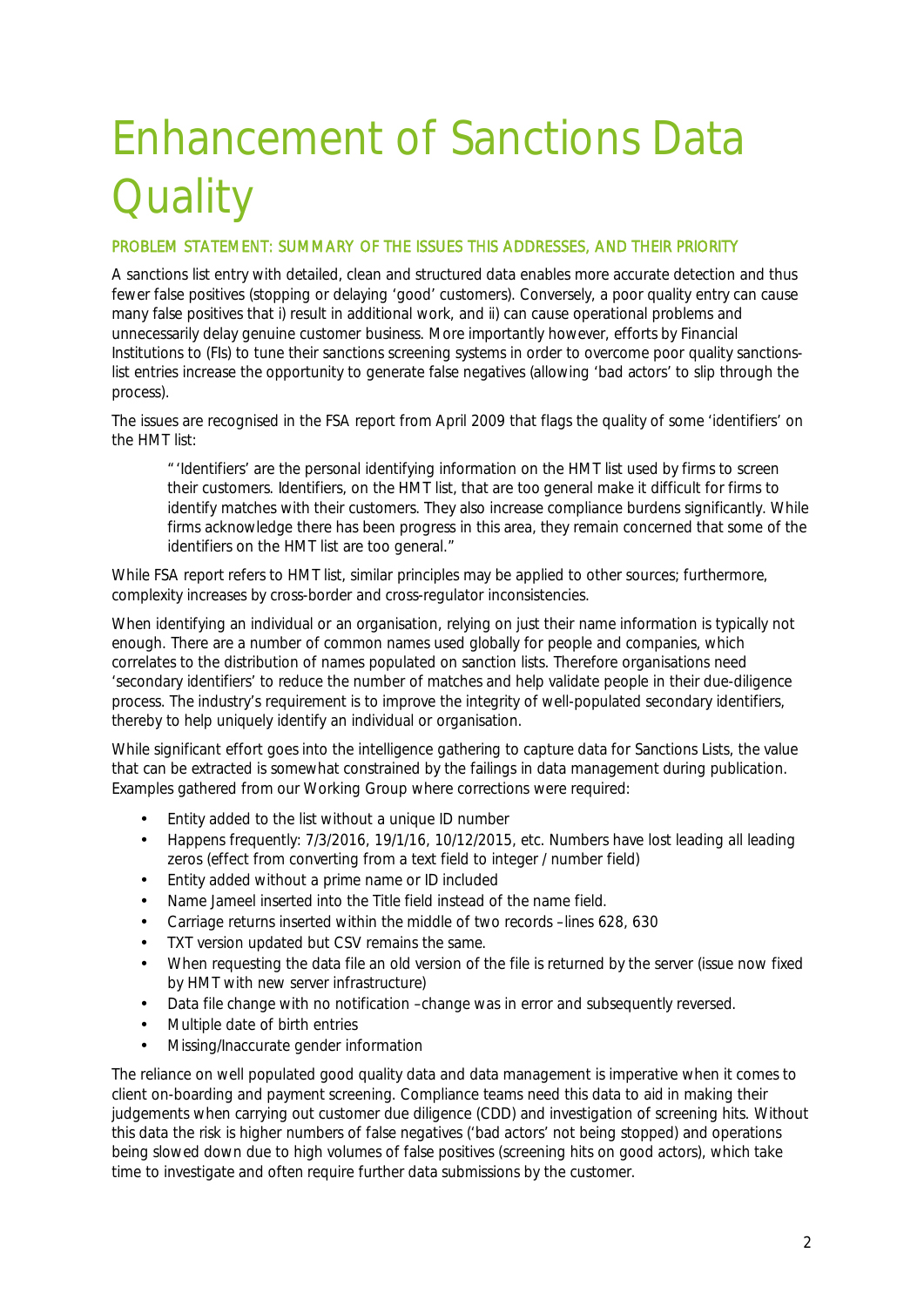## SOLUTION DESCRIPTION

Our proposal is for the UK payment industry to work closely with HMT Office of Financial Sanctions Implementation (OFSI) to deliver an improved approach for collecting and managing data for sanctions screening to address the detriments identified. This will encompass the quality of the data in sanctions lists and the approach for managing that data between the authorities and payments industry.

#### A. Data Improvements

- Engage with HMT to improve the population of accurate data within sanction lists for both primary and secondary identifiers (e.g. more verified passports/ NI's etc.). This could be carried out by HMT increasing the research team and sources of data to ensure more complete sanction profiles carried out by the sanction list provider.
- Payments industry to engage with HMT to perform a sanctions data assessment to detect issues for existing unverified data and for HMT to fix problems identified.

#### B. Process Improvements

- Industry work with HMT to create a single common Sanctions list for the UK with consistent format and structure, and effective data management for storing and distributing the list.
- PSPs to collaborate to define common standards and industry practices regarding use of attribute  $\mathcal{L}^{\text{max}}$ information for screening investigations
- PSPs to collaborate with HMT to share common best practices and challenges as a way to à. improve data quality.

#### C. Sectoral and Dual Use Goods List

In addition to the need to improve the sanctions lists used in the UK, an additional detriment was identified concerning sanctions for sectoral and dual-use goods. Currently UK regulatory bodies provide regulatory requests to PSPs regarding screening requirements which are not included in the HMT list. Examples include sectoral sanctions (e.g. Chimera) and dual use goods. Current practice from PSPs is to take the untrusted requests and manually construct screening lists using the data provided.

A proposed solution is for PSPs to collaborate with authorities and third parties to use the improvement process described above to create a new list to include these regulatory requests.

The solution proposals above assume that a standard for how data is captured accurately (identity and verification) by PSPs for consumers will improve the matching capability against sanction lists, and this will be delivered by the Forum's proposal for Identify Verification, Authentication and Risk Assessment.

#### UN's Advanced Sanctions Data Model

In addressing the solution proposals set out above, the industry should support HMT in assessing whether there is a case for the UK to adopt the UN's Advanced Sanctions Data Model, or whether the UK should continue to use its own sanctions list and data model tailored to the UK market environment. The approach for international payments transactions will need to be fully addressed alongside the requirements for domestic transactions.

An Advanced Sanctions Data Model has been developed by the UN 1267/1988 Security Council Committee which OFAC in the USA have implemented and UN will implement by June 2017 (on current plan). The rationale driving this model was to enhance the quality of the Sanctions List entries and thus their effectiveness in use. The model provides a linguistic basis for the storage and classification of Sanctions entity information and covers different scripts, transcriptions and cultural variances. Adopting this model would position the UK to address current inconsistencies between differing issuing bodies, and the roadmap moving forward could be managed as a global community.

#### Scope

The scope of the improved sanctions list will be for all entries, encompassing individuals and organisations.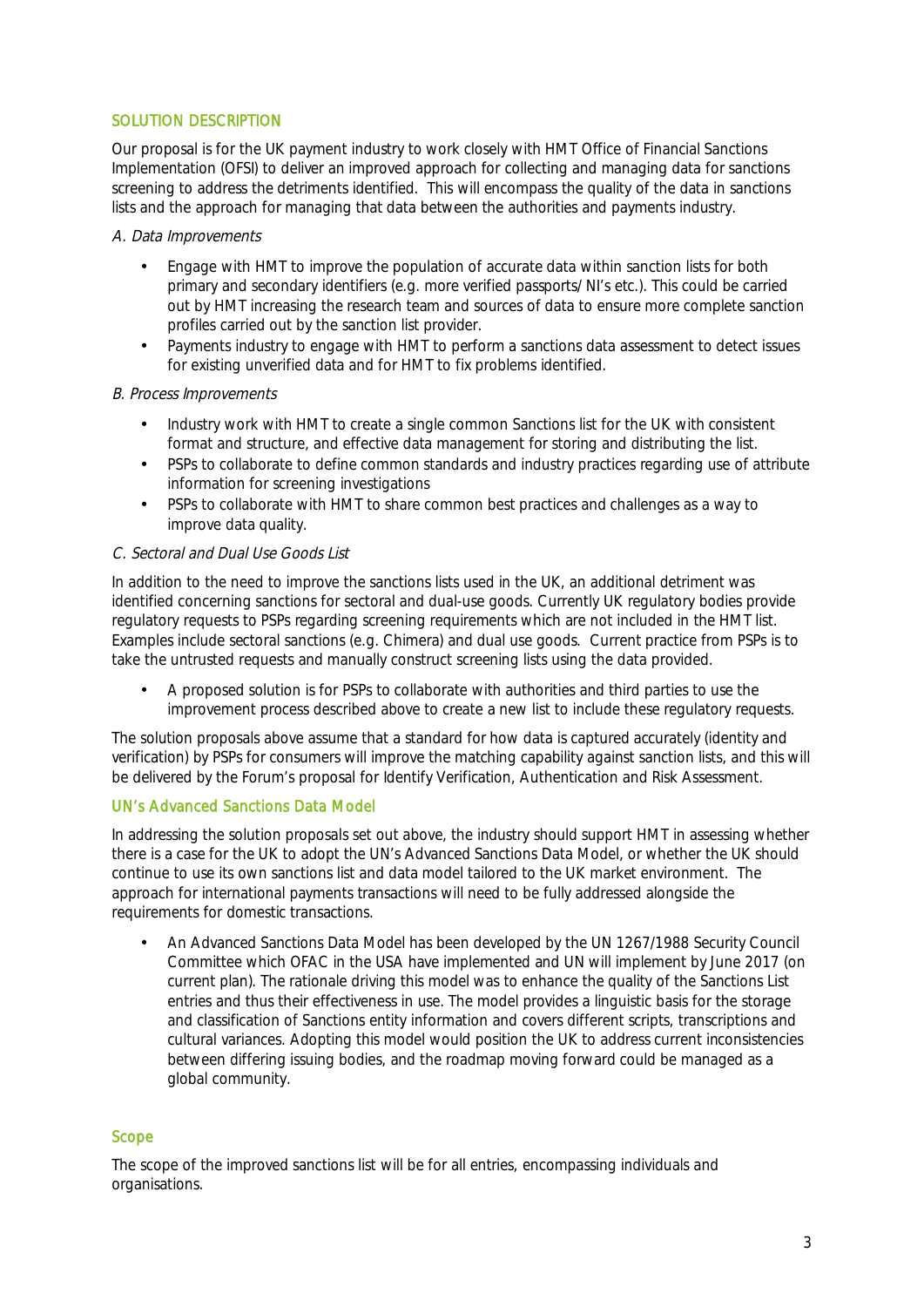The requirements for sanction screening extends beyond PSPs, this proposition is focused on PSPs requirements only. If further work is required to create a common approach with other types of organisation, the PSR should engage in these discussions to ensure the payments field is represented.

The solution must be inclusive to all PSPs, regardless of size, channel and payment services they provide.

# COST BENEFIT ANALYSIS (HIGH-LEVEL)

#### **Benefits**

Adopting this enhanced approach to sanctions data quality and data management for the UK would not only enable improved detection capabilities for FIs, but also help eliminate the frequent errors that find their way onto the lists.

If adopting the UN's Advanced Sanctions Data Model, promoting this model internationally would not only aid detection quality domestically, but also help the transfer of Sanctions Entity information between states.

Adopting this standard would greatly support maintenance and universal use of the data file over time.

The benefits from improving the data quality of sanctions fall in the following areas.

- Reduce the ability for bad actors to open accounts and execute payments/move money
	- o reduced ease of funding for org crime gangs, for terrorism
	- o catch more bad actors/ bad transactions and let fewer bad actors/transactions slip through
	- o increased accuracy and speed in identifying matches for sanctions screening.
- Improve the experience for good actors (good customers)
	- o faster processing / service: If the CDD process gains more confidence (through improved sanction data) this in turn will improve the turnaround time to on-board a new client and thus improve the experience for the customer
	- o less effort in supplying the information that FIs request
	- o fewer delays due to additional checks (or being prevented altogether) 'false positives'.
- Greater efficiency / reduced operational cost for FIs (…account opening, transaction execution)
	- o cost savings for established FIs; more effective process;
	- o lower barriers to entry for medium/small FIs and new entrants looking to expand their range of services;
	- o increased confidence in CDD: a greater depth of accurate secondary identifiers (e.g. DOBs, countries, passports etc.) provided by the sanction list, compliance teams have more certainty when carrying out due diligence of new parties;
	- o A greater level of good quality data, compliance teams are aided in prioritising good quality matches that have a significant amount of supporting and matched data.
- Standardised, more controlled approach across industry, and sharing best practices
	- o Easier and quicker to introduce changes to Sanctions requirements to deal with new risks, intelligence;
	- o Better highlighting of existing issues in the data
	- o Sharing methods within the industry on managing screening-matches.
- Wider society benefits
	- o harder for organised crime gangs (OCGs) to operate  $-$  e.g. drugs, people trafficking ;
	- o harder for terrorist organisations to operate;
	- o harder for sanctions-targeted regimes/ countries to operate;
	- o Law enforcement authorities, and the public, have higher confidence in role of FIs.

#### **Costs**

The costs associated with change to the HMT list is expected to be in line with the general cost associated with modifying a sanctions list.

Implementation costs for PSPs to implement the new sanctions list will be in line with the costs they will face when OFAC changes their list to the new Advanced Sanctions Data Model. Further research is required to estimate the implementation cost at this point.